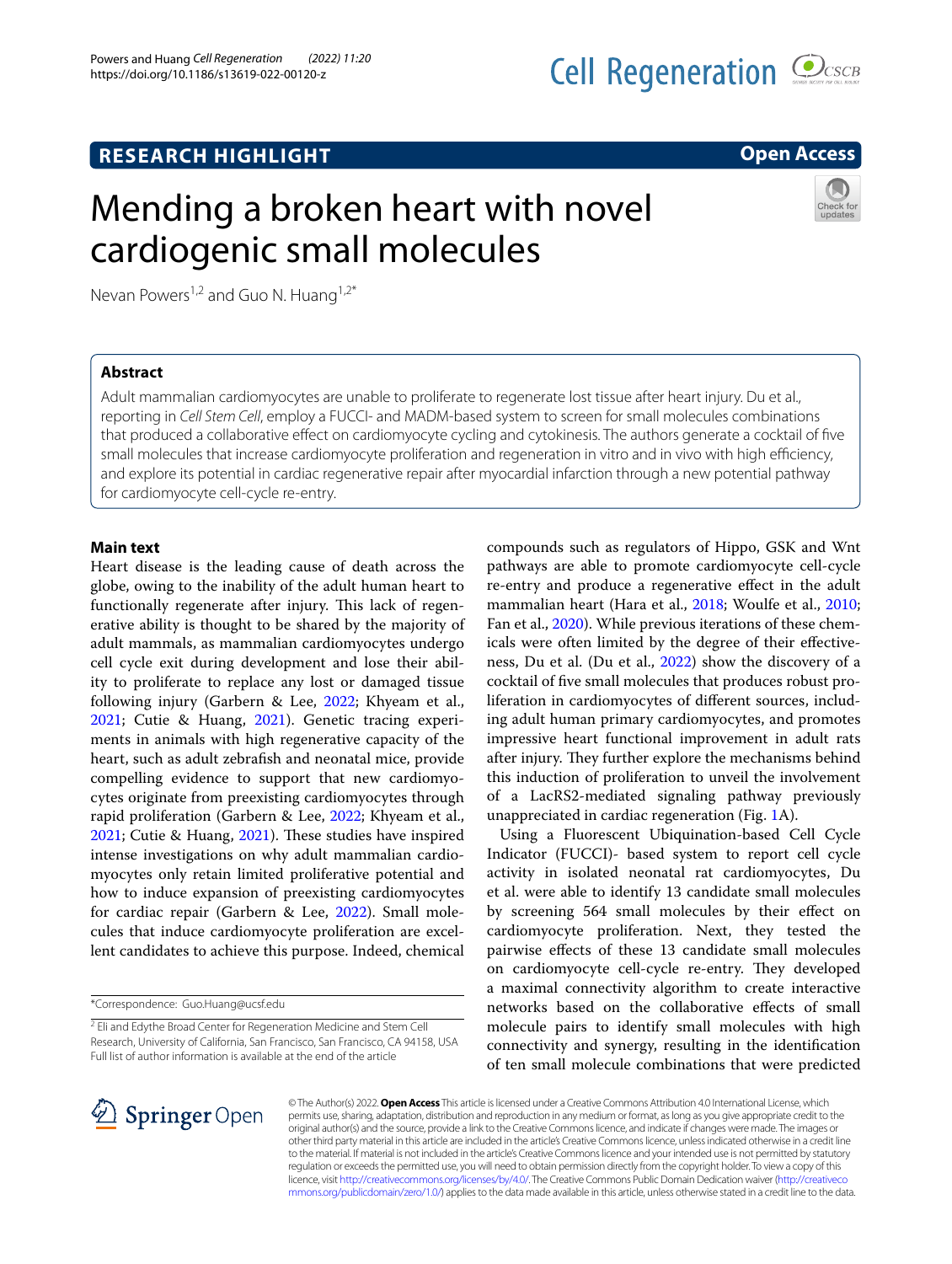

<span id="page-1-0"></span>to have the strongest interactions. These ten cocktails were tested against each other in the same FUCCI system to assess cell cycle re-entry into S/G2/M phases, but also through a Mosaic Analysis with Double Markers (MADM)- based system to identify successful cytokinesis (Fig. [1](#page-1-0)B). Through their assay, Du et al. identified the small molecule combination that produced the strongest positive efect on cardiomyocyte cell-cycle re-entry and cytokinesis: phenylephrine, baricitinib, harmine, vo-ohpic trihydrate, and AZD3965. These small molecules are known to target α1-adrenergic receptor, JAK1, DYRK, PTEN, and MCT1, respectively. While the initial screening was performed using neonatal rat and mouse cardiomyocytes that are known to already have innate proliferative capacity, this combination of small molecules was also shown to have a robust proproliferative efect on hiPSC-derived and adult human atrial cardiomyocytes that are largely non-proliferative in vitro.

After identifying and demonstrating the efectiveness of the optimal fve small molecule cocktail (5SM) in vitro, Du et al. explored the efectiveness of 5SM on cardiomyocyte proliferation and regeneration in vivo. They used immunostaining to show that 5SM increased cardiomyocyte proliferation after intramyocardial injection in adult rat hearts, and examined a MADM mouse line to observe the increase in cardiomyocyte

cytokinesis after 5SM treatment in vivo. Additionally, Du et al. found that 5SM largely increased the percentage of cardiomyocytes that expressed cell-cycle markers within the injury border regions after induction of myocardial infarction in adult rat hearts. They further examined efects of 5SM on cardiac regeneration over the course of 8weeks after injury through fbrotic staining and echocardiography, fnding that 5SM greatly reduced the fnal fbrotic area and improved cardiac performance throughout the recovery period. Impressively, 5SM treatment increased the function of injured hearts to levels comparable to that of the sham injury, indicating successful functional regeneration of the heart. 5SM appeared to increase cardiac function through nonhypertrophic methods, as cardiomyocyte cross-sectional area was comparable after injury in both treated and non-treated groups.

With a robust regenerative effect in vivo, the mechanisms of exactly how 5SM induced cardiomyocyte proliferation required further investigation. Du et al. performed gene expression and chromatin landscape analysis on neonatal rat cardiomyocytes after 5SM treatment. They observed that 5SM-treated cardiomyocytes showed an upregulation of many cell division-related processes such as DNA replication and chromosome separation through increased gene expression as well as chromatin accessibility, as expected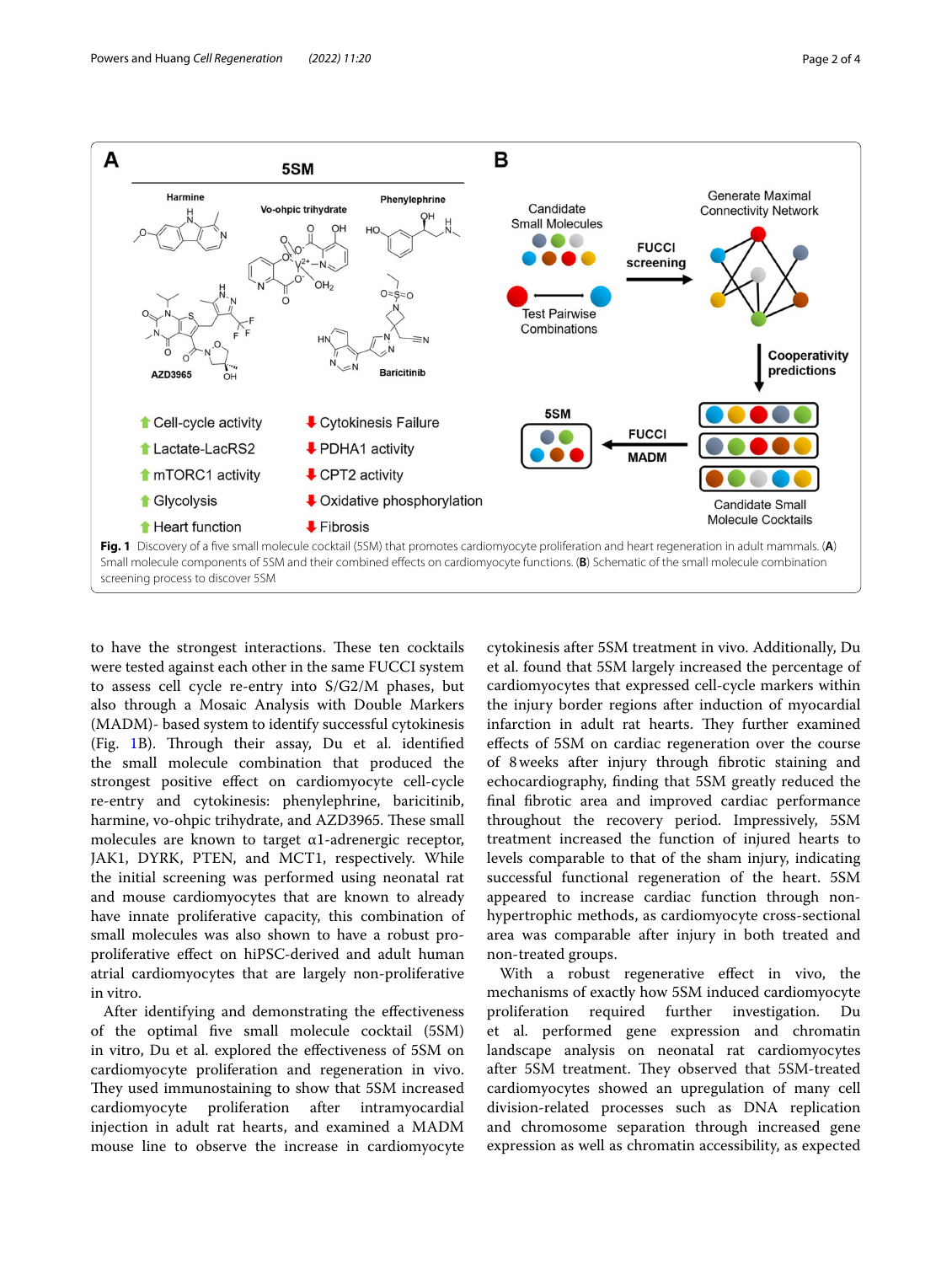from the observed increase in proliferation of treated cardiomyocytes. Interestingly, the 5SM treatment had no efect on well-studied cardiomyocyte proliferation pathways Hippo and pERK (Garbern & Lee, [2022](#page-2-0)). Treatment also increased gene expression within the PI3K-AKT, glycolysis, and dediferentiation pathways while decreasing expression related to oxidative phosphorylation and diferentiation. Upregulation of dediferentiation markers was confrmed using single cell RNA-seq, suggesting that 5SM promoted cardiomyocyte proliferation by inducing the dediferentiation of quiescent cardiomyocytes before cell division. Sequencing results also suggested that 5SM induced a dramatic metabolic change in afected cardiomyocytes, resulting in the shift from oxidative phosphorylation to glycolysis. These results were confirmed through direct measurement of the lactate concentrations within 5SM-treated cardiomyocytes. The number of FUCCIpositive cells could be elevated by directly increasing lactate concentration in culture medium, which was though to inhibit mitochondrial metabolism through increased LacRS2-mediated lactylation of PDHA1 and CPT2. Subsequent accumulation of anabolic metabolites was expected to increase mTORC1 activity and biosynthetic pathways enabling the activation of processes essential for cell-cycle re-entry. Du et al. observed that depletion of LacRS2 via siRNA or direct inhibition by β-alanine, as well as mTORC1 siRNA knockdown eliminated the pro-proliferative efect of 5SM. Together, their results suggested that 5SM induced cardiomyocyte proliferation by increasing intracellular lactate concentrations, resulting in the overall metabolic switch from oxidative phosphorylation to glycolysis and thus activating the cell-cycle re-entry processes downstream of mTORC1.

## **Conclusions**

Du et al. discovered a cocktail of five small molecules that induces cardiomyocyte proliferation and striking functional improvement in vivo following myocardial infarction in adult rats. Their cocktail shows clinical promise in its ability to induce proliferation in primary human atrial cardiomyocytes and hiPSC-derived cardiomyocytes in vitro, and with its small molecule platform enabling easier translatability than other transgene or viral treatments that require genetic modifcation. In exploring the mechanism of how 5SM induces cardiomyocyte proliferation, Du et al. revealed a previously unknown lactate-induced mechanism for quiescent cardiomyocyte cell-cycle re-entry through LacRS2-mediate metabolic signaling changes. This new mechanism for small molecule-induced dediferentiation and cardiomyocyte cell-cycle re-entry opens the door for research into pathways that may drive highly efficient adult mammalian cardiomyocyte proliferation and regeneration. In addition to these novel advancements, their study also raises several questions: Are all fve small molecules necessary to promote heart regeneration? Do these chemicals induce new vasculature formation and modulate activation of non-cardiomyocyte populations such as immune cells and fbroblasts to support regenerative repair? Can this cocktail also improve heart function of larger mammals after ischemic injury? These exciting steps for further explanation will build upon the fndings of Du et al. to progress towards the goal of regenerating the human heart.

#### **Acknowledgements**

We are grateful to Huang lab members for discussions.

#### **Authors' contributions**

N. P. wrote the manuscript and G. H. edited it. All the authors read and approved the fnal manuscript.

#### **Funding**

This work is supported by NIH (R01HL138456 and R01HL157280), American Heart Association Transformation Award, and Tobacco-Related Disease Research Program.

#### **Availability of data and materials**

Not applicable.

## **Declarations**

**Ethics approval and consent to participate** Not applicable.

#### **Consent for publication**

Not applicable.

#### **Competing interests**

Guo Huang is a member of the Editorial Board for Cell Regeneration. He was not involved in the journal's review of, or decisions related to, this manuscript.

#### **Author details**

<sup>1</sup> Cardiovascular Research Institute & Department of Physiology, University of California, San Francisco, San Francisco, CA 94158, USA. <sup>2</sup>Eli and Edythe Broad Center for Regeneration Medicine and Stem Cell Research, University of California, San Francisco, San Francisco, CA 94158, USA.

#### Published online: 05 May 2022

### **References**

- <span id="page-2-1"></span>Cutie S, Huang GN. Vertebrate cardiac regeneration: evolutionary and developmental perspectives. Cell Regen. 2021;10(1):6. [https://doi.org/10.1186/](https://doi.org/10.1186/s13619-020-00068-y) [s13619-020-00068-y.](https://doi.org/10.1186/s13619-020-00068-y)
- <span id="page-2-3"></span>Du J, Zheng L, Gao P. A small molecule cocktail promotes mammalian cardiomyocyte proliferation and heart regeneration. Cell Stem Cell. 2022;7(29):545–58.
- <span id="page-2-2"></span>Fan C, Oduk Y, Zhao M, Lou X, Tang Y, Pretorius D, et al. Myocardial protection by nanomaterials formulated with CHIR99021 and FGF1. JCI Insight. 2020;5(12):e132796.
- <span id="page-2-0"></span>Garbern JC, Lee RT. Heart regeneration: 20 years of progress and renewed optimism. Dev Cell. 2022;57(4):424–39.